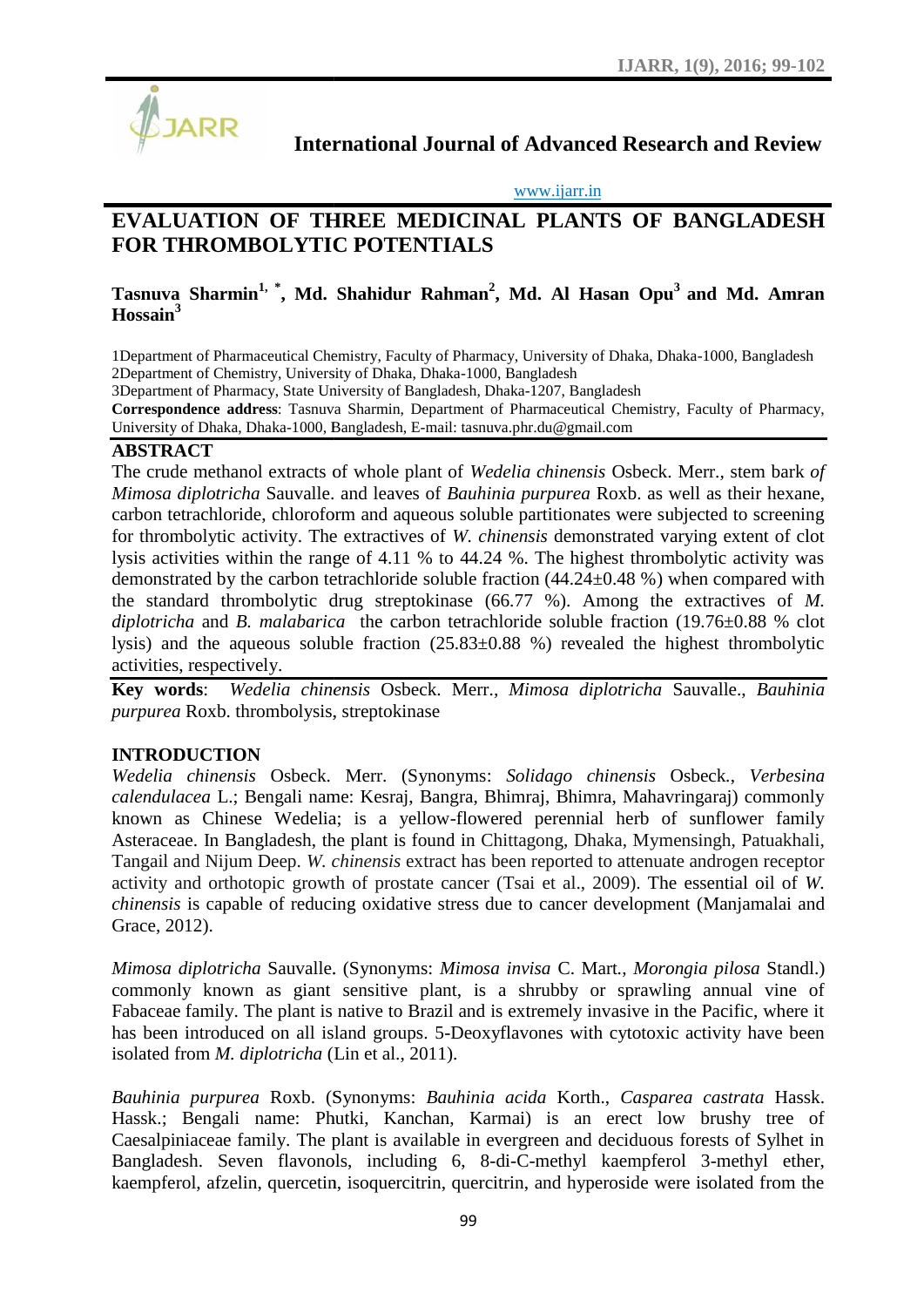methanol extract of leaves (Kaewamatawong et al., 2008). The stem bark has been found to possess significant antioxidant activity (Krishnaswamy et al., 2013). Racemosol and demethylracemosol, together with their possible biogenetic precursors, preracemosol A and preracemosol B, were isolated from the roots of *B. malabarica* (Kittakoopa et al., 2000).

As part of our ongoing investigations on medicinal plants of Bangladesh (Sharmin et al., 2015, 2014, 2013 and 2012; Sarker et al., 2014), the crude methanol extracts of whole plant of *W. chinensis,* stem bark *of M. diplotricha* and leaves of *B. malabarica* growing in Bangladesh, as well as their organic and aqueous soluble fractions were studied for thrombolytic activity for the first time and we, here in, report the results of our preliminary investigations.

# **MATERIALS AND METHODS**

#### **Collection of plant materials and extraction:**

The whole plant of *W. chinensis,* stem bark *of M. diplotricha* and leaves of *B. malabarica* were collected in March 2012 from Dhaka and voucher specimens for these collections have been deposited in Salar Khan Herbarium, Department of Botany, University of Dhaka.

The collected plant materials were cleaned, sun dried and pulverized. The powdered materials (500 g each) of the collected plants were separately soaked in 2.0 liters of methanol at room temperature for 7 days. The extracts were then filtered through fresh cotton bed and finally with Whatman filter paper number 1 and concentrated with a rotary evaporator at reduced temperature and pressure. An aliquot  $(5 \text{ g})$  of each of the concentrated methanol extract was fractionated by the modified Kupchan partition protocol (VanWagenen et al., 1993) and the resultant partitionates were evaporated to dryness with rotary evaporator to yield hexane (HXSF), carbon tetrachloride (CTCSF), chloroform (CSF) and aqueous (AQSF) soluble materials (Table 1). The residues were then stored in a refrigerator until further use.

| <b>Crude extract/ Fractions</b> | W. chinensis<br>$\mathbf{g}$ | M. diplotricha<br>g | $B.$ malabarica $(g)$ |
|---------------------------------|------------------------------|---------------------|-----------------------|
| MЕ                              | 5.0                          | 5.0                 | 5.0                   |
| <b>HXSF</b>                     | $1.0\,$                      |                     |                       |
| <b>CTCSF</b>                    | 1.5                          | 0.8                 |                       |
| CSF                             | 1.0                          | 0.5                 | 0.5                   |
| OSF                             |                              |                     |                       |

|  | Table-1 Kupchan partitioning of W. chinensis, M. diplotricha and B. Malabarica |  |
|--|--------------------------------------------------------------------------------|--|
|  |                                                                                |  |

ME= Methanolic crude extract; HXSF= Hexane soluble fraction; CTCSF= Carbon tetrachloride soluble fraction; CSF= Chloroform soluble fraction; AQSF= Aqueous soluble fraction

#### **Thrombolytic activity**

The thombolytic activity was evaluated by the method developed by Prasad et al. (2006) by using streptokinase as positive control.

#### **STATISTICAL ANALYSIS**

For all bioassays, three replicates of each sample were used for statistical analysis and the values are reported as mean  $\pm$  SD.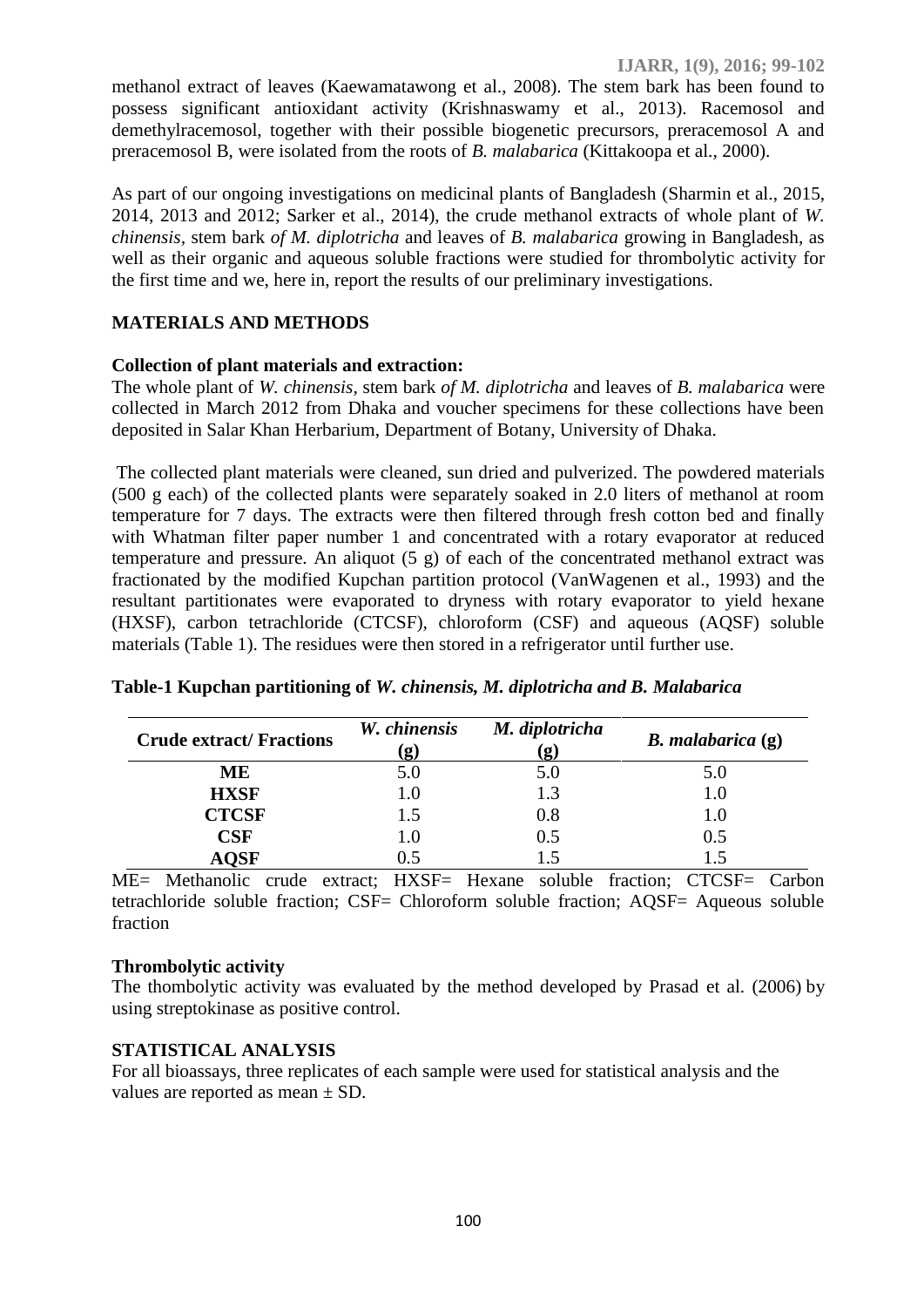| Samples/<br><b>Standard</b> | W. chinensis     | M. diplotricha   | <b>B.</b> malabarica |
|-----------------------------|------------------|------------------|----------------------|
| <b>ME</b>                   | $12.53 \pm 0.54$ | $8.42 \pm 0.52$  | $0.55 \pm 0.17$      |
| <b>HXSF</b>                 | $11.40\pm0.39$   | $8.22 \pm 0.63$  | $8.95 \pm 0.84$      |
| <b>CTCSF</b>                | $44.24 \pm 0.48$ | $19.76 \pm 0.88$ | $13.98 \pm 0.23$     |
| <b>CSF</b>                  | $4.26 \pm 0.23$  | $6.98 \pm 1.03$  | $6.42 \pm 0.45$      |
| <b>AQSF</b>                 | $4.11 \pm 0.68$  | $6.02 \pm 0.41$  | $25.83 \pm 0.88$     |
| Water                       |                  | $3.79 \pm 0.55$  |                      |
| <b>Streptokinase</b>        |                  | $66.77 \pm 1.08$ |                      |
|                             |                  |                  |                      |

**Table-2 Thrombolytic activities of** *W. chinensis, M. diplotricha and B. malabarica extractives*

 $ME = Method$  crude extract:  $HXSF = Hexane$  soluble fraction;  $CTCSF = Carbon$ tetrachloride soluble fraction; CSF = Chloroform soluble fraction; AQSF = Aqueous soluble fraction.

#### **RESULTS AND DISCUSSION**

The crude methanol extracts of whole plant of *W. chinensis,* stem bark *of M. diplotricha* and leaves of *B. malabarica* as well as their hexane, carbon tetrachloride, chloroform and aqueous soluble partitionates were subjected to screenings for thrombolytic potentials.

In order to identify the drugs with the ability to promote lysis of blood clot from natural resources, the extractives of *W. chinensis, M. diplotricha* and *B. malabarica* were assessed for thrombolytic activity. Addition of 100 μl streptokinase, a positive control (30,000 I.U.) to the clots of human blood and subsequent incubation for 90 minutes at 37°C showed 66.77 % lysis of clot. On the other hand, distilled water, treated as negative control, revealed a negligible lysis of clot (3.79 %).Among the extractives of *W. chinensis* and *M. diplotricha*, the carbon tetrachloride soluble fractions of both the extracts exhibited 44.24±0.48 % and 19.76±0.88 % clot lysis, respectively. On the other hand, *B. malabarica* extractives showed mild to moderate thrombolytic activity and the highest thrombolytic activity was demonstrated by the aqueous soluble fraction  $(25.83\pm0.88\%)$  (Table 2).

# **CONCLUSION**

The objective of the study was to evaluate the thrombolytic potential of crude methanol extracts of whole plant of *W. chinensis,* stem bark *of M. diplotricha* and leaves of *B. malabarica* as well as their hexane, carbon tetrachloride, chloroform and aqueous soluble partitionates. It is clearly evident from the above findings that the carbon tetrachloride soluble fraction of *W. chinensis* bark exhibited significant thrombolytic activity but the *M. diplotricha* and *B. malabarica* extractives demonstratd mild to moderate thrombolytic activity. Therefore, these plants are good candidates for further systematic, chemical and biological studies to isolate the active principles.

# **REFERENCES**

Kaewamatawong, R., Kitajima, M., Kogure, N., Takayama, H, 2008. Flavonols from *Bauhinia malabarica*. J. Nat. Med. 62(3), 364-365

Kittakoopa, P., Kirtikaraa, K., Tanticharoena, M., Thebtaranontha, Y., 2000. Antimalarial preracemosols A and B, possible biogenetic precursors of racemosol from *Bauhinia malabarica* Roxb. Phytochemistry. 55(4), 349-352